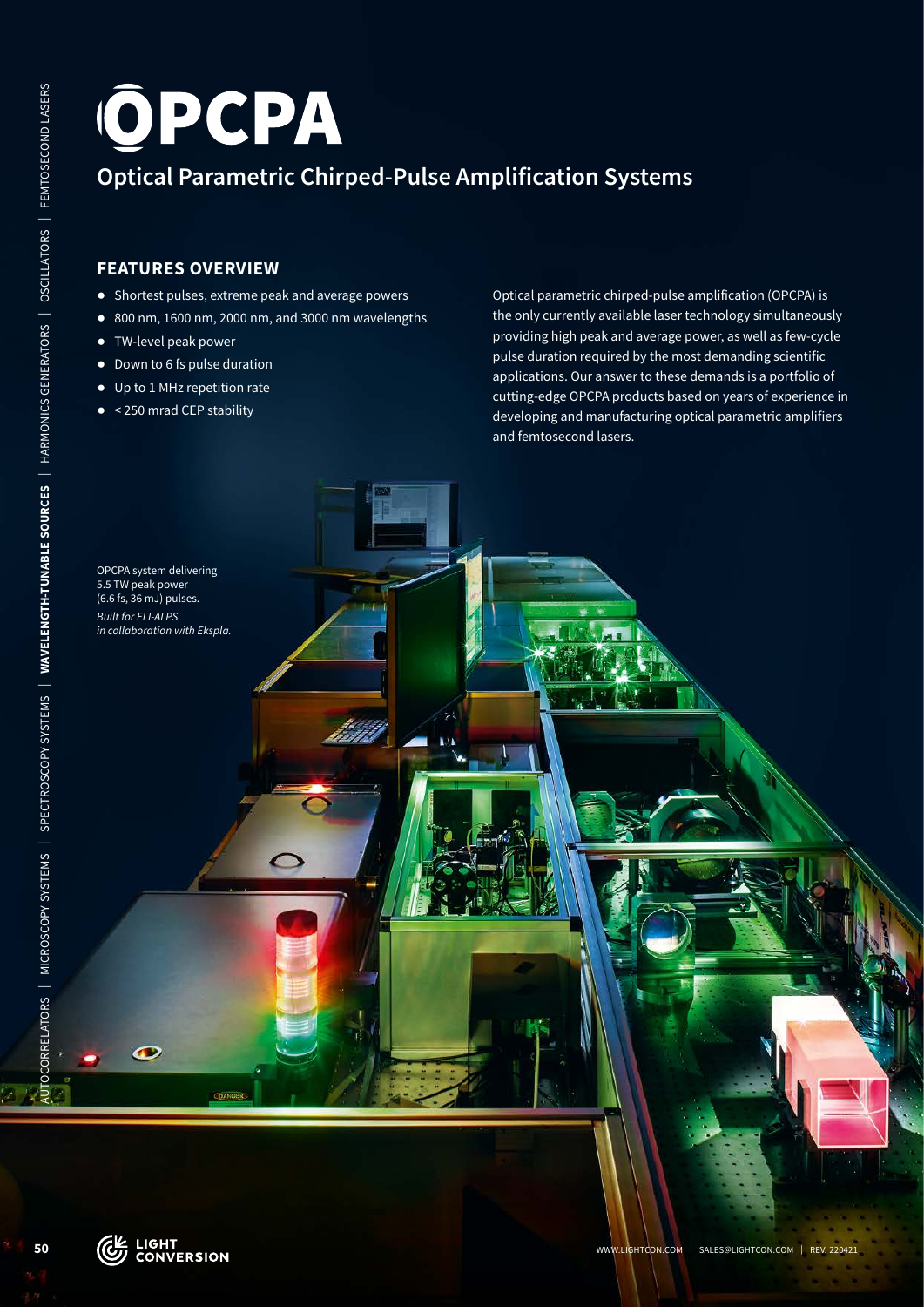## **FEATURES**

- ᰋ < 6 fs transform-limited pulse duration
- Up to 1 MHz repetition rate
- Up to 320 W pump power
- Up to 8 mJ pump pulse energy
- CEP stabilization option
- Compact footprint



## **SPECIFICATIONS**

| <b>Compact, Few-cycle, CEP-stable OPCPA Systems</b>                                                                                                                                                                                                                                                                                                                                                                                                                | <b>ORPHEUS OPCPA</b>                                       |                                                                                                                                                      |                                                                                                               |                                                                                                                                                                                                                                                          |  |
|--------------------------------------------------------------------------------------------------------------------------------------------------------------------------------------------------------------------------------------------------------------------------------------------------------------------------------------------------------------------------------------------------------------------------------------------------------------------|------------------------------------------------------------|------------------------------------------------------------------------------------------------------------------------------------------------------|---------------------------------------------------------------------------------------------------------------|----------------------------------------------------------------------------------------------------------------------------------------------------------------------------------------------------------------------------------------------------------|--|
| <b>FEATURES</b>                                                                                                                                                                                                                                                                                                                                                                                                                                                    |                                                            |                                                                                                                                                      |                                                                                                               |                                                                                                                                                                                                                                                          |  |
| < 6 fs transform-limited pulse duration                                                                                                                                                                                                                                                                                                                                                                                                                            |                                                            |                                                                                                                                                      |                                                                                                               |                                                                                                                                                                                                                                                          |  |
| • Up to 1 MHz repetition rate                                                                                                                                                                                                                                                                                                                                                                                                                                      |                                                            |                                                                                                                                                      |                                                                                                               |                                                                                                                                                                                                                                                          |  |
| Up to 320 W pump power                                                                                                                                                                                                                                                                                                                                                                                                                                             |                                                            |                                                                                                                                                      |                                                                                                               |                                                                                                                                                                                                                                                          |  |
| • Up to 8 mJ pump pulse energy                                                                                                                                                                                                                                                                                                                                                                                                                                     |                                                            |                                                                                                                                                      |                                                                                                               |                                                                                                                                                                                                                                                          |  |
| CEP stabilization option                                                                                                                                                                                                                                                                                                                                                                                                                                           |                                                            |                                                                                                                                                      |                                                                                                               |                                                                                                                                                                                                                                                          |  |
| Compact footprint                                                                                                                                                                                                                                                                                                                                                                                                                                                  |                                                            |                                                                                                                                                      |                                                                                                               |                                                                                                                                                                                                                                                          |  |
| the PHAROS and CARBIDE lasers, ORPHEUS-OPCPA delivers<br>few-cycle, CEP-stable pulses in a package as compact as our<br>standard parametric amplifiers. All of the ORPHEUS-OPCPA<br>models use the same base architecture to produce CEP-<br>stable, few-cycle pulses in one of the four center wavelengths:<br>800 nm, 1600 nm, 2000 nm, and 3000 nm. ORPHEUS-OPCPA is<br>available in versions with pulse compressors for direct use in<br><b>SPECIFICATIONS</b> |                                                            |                                                                                                                                                      | excellent spectral phase coherence, and CEP stability.<br>disk or innoslab lasers, is available upon request. | background-free pulses with near-single-cycle bandwidths,<br>By using bundled CARBIDE or PHAROS lasers, pump power of<br>up to 320 W and pump pulse energy of up to 8 mJ is accessible.<br>The use of other pump sources for higher power, such as thin- |  |
| <b>Model</b>                                                                                                                                                                                                                                                                                                                                                                                                                                                       |                                                            | <b>ORPHEUS-OPCPA</b>                                                                                                                                 |                                                                                                               |                                                                                                                                                                                                                                                          |  |
| Center wavelength                                                                                                                                                                                                                                                                                                                                                                                                                                                  | 800 nm                                                     | 1600 nm                                                                                                                                              | 2000 nm                                                                                                       | 3000 nm                                                                                                                                                                                                                                                  |  |
| Pump source <sup>1)</sup>                                                                                                                                                                                                                                                                                                                                                                                                                                          |                                                            | PHAROS / CARBIDE                                                                                                                                     |                                                                                                               |                                                                                                                                                                                                                                                          |  |
| Pump power <sup>1)</sup>                                                                                                                                                                                                                                                                                                                                                                                                                                           | $20 - 320 W$                                               |                                                                                                                                                      |                                                                                                               |                                                                                                                                                                                                                                                          |  |
| Pump pulse energy <sup>1)</sup>                                                                                                                                                                                                                                                                                                                                                                                                                                    | $0.2 - 8$ mJ                                               |                                                                                                                                                      |                                                                                                               |                                                                                                                                                                                                                                                          |  |
| <b>Repetition rate</b>                                                                                                                                                                                                                                                                                                                                                                                                                                             |                                                            | $1$ kHz $-$ 1 MHz                                                                                                                                    |                                                                                                               |                                                                                                                                                                                                                                                          |  |
| Conversion efficiency <sup>2)</sup>                                                                                                                                                                                                                                                                                                                                                                                                                                | $> 7\%$                                                    | >10%                                                                                                                                                 | $> 9\%$                                                                                                       | $>6\%$                                                                                                                                                                                                                                                   |  |
| Pulse duration <sup>2)</sup>                                                                                                                                                                                                                                                                                                                                                                                                                                       | $< 10$ fs                                                  | $< 40$ fs                                                                                                                                            | $< 25$ fs                                                                                                     | $<$ 45 fs                                                                                                                                                                                                                                                |  |
| Transform-limited pulse duration <sup>2)3)</sup>                                                                                                                                                                                                                                                                                                                                                                                                                   | $< 6$ fs                                                   | $<$ 30 fs                                                                                                                                            | $< 15$ fs                                                                                                     | $<$ 35 fs                                                                                                                                                                                                                                                |  |
| CEP stability, 1h <sup>2)4)</sup>                                                                                                                                                                                                                                                                                                                                                                                                                                  | $<$ 250 mrad                                               |                                                                                                                                                      |                                                                                                               |                                                                                                                                                                                                                                                          |  |
| Long-term power stability, 8 h <sup>2) 5)</sup><br>Pulse-to-pulse energy stability, 1 min <sup>2) 5)</sup>                                                                                                                                                                                                                                                                                                                                                         | < 1.5%<br>$< 1.5\%$                                        |                                                                                                                                                      |                                                                                                               |                                                                                                                                                                                                                                                          |  |
| <sup>1)</sup> For using other pump sources, such as thin-disk or<br>innoslab lasers, contact sales@lightcon.com.<br><sup>2)</sup> Typical values. For custom inquiries, contact<br>sales@lightcon.com.                                                                                                                                                                                                                                                             | <sup>3)</sup> Uncompressed, for seeding larger amplifiers. | $4$ ) CEP values calculated from unaveraged, single-shot measurements.<br><sup>5)</sup> Expressed as normalized root mean squared deviation (NRMSD). |                                                                                                               | <b>DANGER:</b> VISIBLE AND/OR INVISIBLE<br>LASER RADIATION AVOID EYE OR SKIN<br>EXPOSURE TO DIRECT REFLECTED<br>OR SCATTERED RADIATION<br><b>CLASS 4 LASER PRODUCT</b>                                                                                   |  |
|                                                                                                                                                                                                                                                                                                                                                                                                                                                                    |                                                            |                                                                                                                                                      |                                                                                                               |                                                                                                                                                                                                                                                          |  |
| 1.0<br>0.8<br>Intensity, a.u.<br>0.6<br>0.4<br>0.2<br>$\mathbf 0$                                                                                                                                                                                                                                                                                                                                                                                                  | W                                                          |                                                                                                                                                      |                                                                                                               |                                                                                                                                                                                                                                                          |  |
| 700<br>900<br>1100<br>1300                                                                                                                                                                                                                                                                                                                                                                                                                                         | 1900<br>1500<br>1700                                       | 2500<br>2100<br>2300<br>Wavelength, nm                                                                                                               | 2700<br>2900                                                                                                  | 3100<br>3300<br>3500                                                                                                                                                                                                                                     |  |
|                                                                                                                                                                                                                                                                                                                                                                                                                                                                    |                                                            | Example spectra of four models of ORPHEUS-OPCPA                                                                                                      |                                                                                                               |                                                                                                                                                                                                                                                          |  |
|                                                                                                                                                                                                                                                                                                                                                                                                                                                                    |                                                            |                                                                                                                                                      |                                                                                                               |                                                                                                                                                                                                                                                          |  |
| SALES@LIGHTCON.COM   WWW.LIGHTCON.COM<br>REV. 220421                                                                                                                                                                                                                                                                                                                                                                                                               |                                                            |                                                                                                                                                      |                                                                                                               | $\tilde{\epsilon}$ ל בופח                                                                                                                                                                                                                                |  |





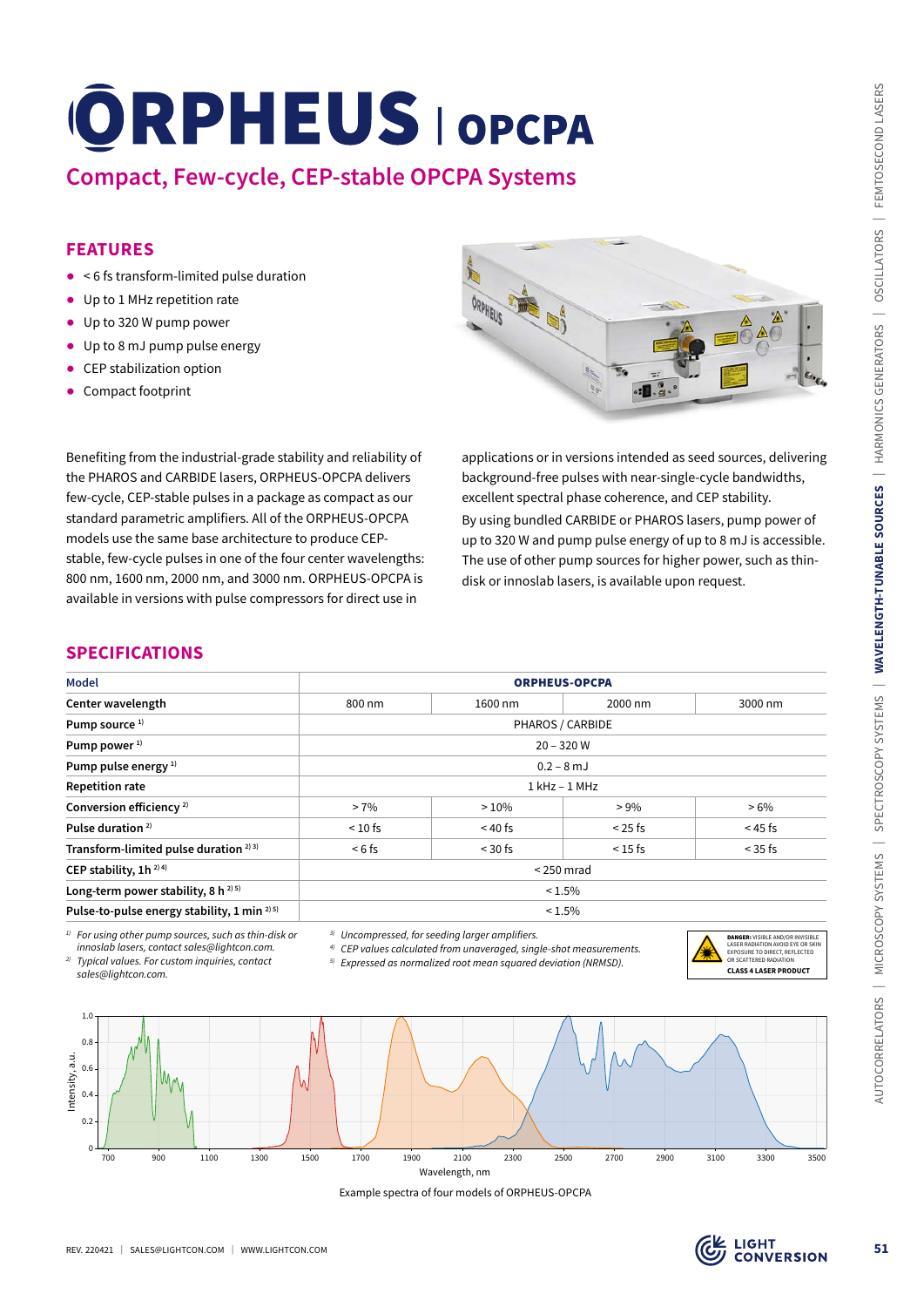**STABILITY**



*All CEP values calculated from unaveraged, single-shot measurements!*



CEP stability of ORPHEUS-OPCPA (3 µm, 1 kHz)

*All CEP values calculated from unaveraged, single-shot measurements!*



Pulse-to-pulse energy stability of ORPHEUS-OPCPA at 800 nm Long-term output stability of ORPHEUS-OPCPA at 800 nm





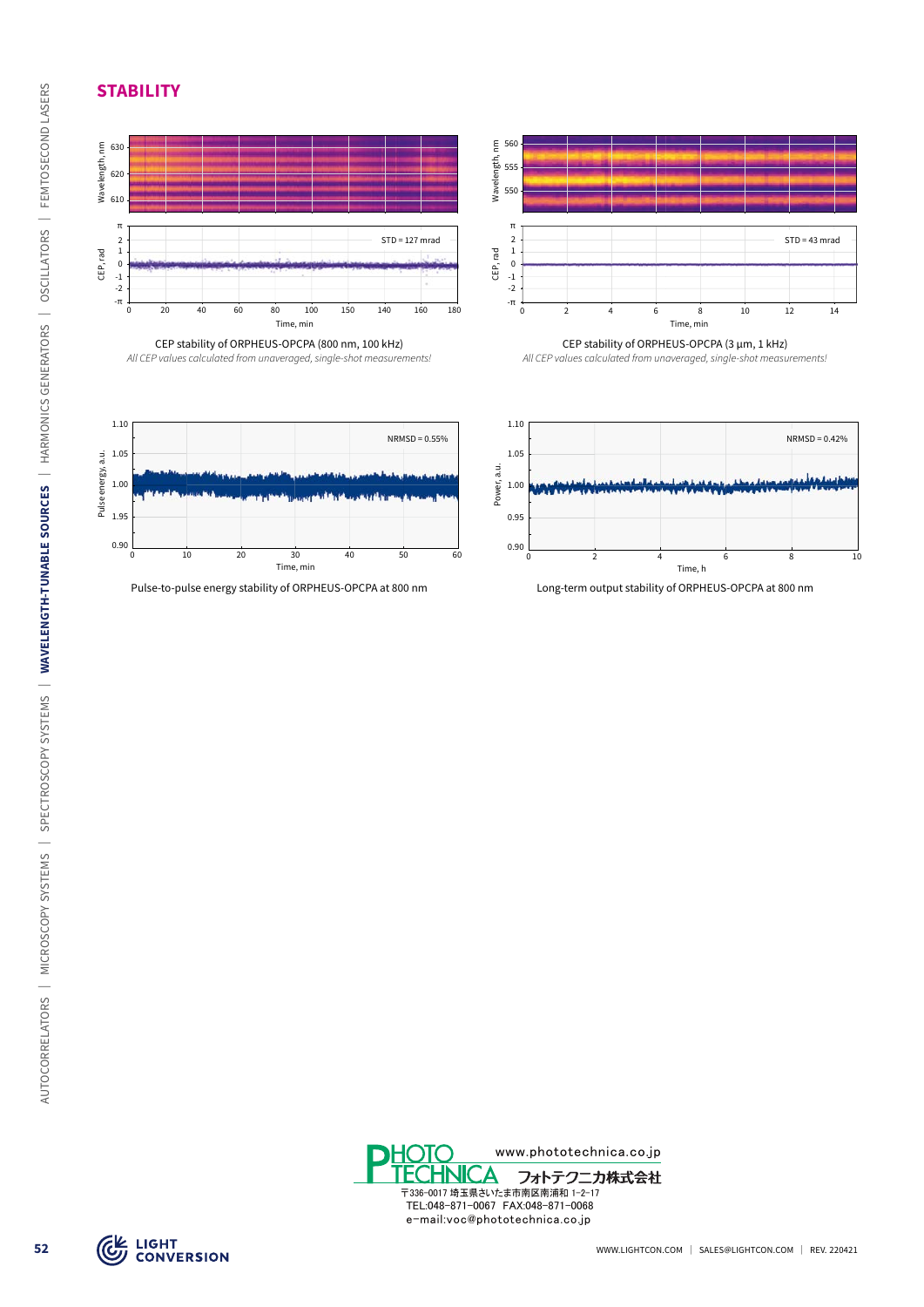# **High-Energy OPCPA Systems**

## **FEATURES**

- ᰋ Multi-TW peak-power pulses at up to 1 kHz
- $\bullet$  > 10<sup>12</sup> pre-pulse contrast
- < 250 mrad CEP stability
- $\bullet$  < 1.5% pulse energy stability
- $\bullet$  < 9 fs pulse duration
- < 1-hour warm-up time
- Spectral–temporal output pulse shaping options



## **SPECIFICATIONS**

| <b>High-Energy OPCPA Systems</b>                                                                                                                                                                                                                                                                                                                                                                                                                                                       | OPCPAIHE     |                                                                                                                                                                                                                                                                                                                                                                                                                                     |                                                                                                                                                                  |  |
|----------------------------------------------------------------------------------------------------------------------------------------------------------------------------------------------------------------------------------------------------------------------------------------------------------------------------------------------------------------------------------------------------------------------------------------------------------------------------------------|--------------|-------------------------------------------------------------------------------------------------------------------------------------------------------------------------------------------------------------------------------------------------------------------------------------------------------------------------------------------------------------------------------------------------------------------------------------|------------------------------------------------------------------------------------------------------------------------------------------------------------------|--|
| <b>FEATURES</b><br>Multi-TW peak-power pulses at up to 1 kHz<br>$\bullet$ > 10 <sup>12</sup> pre-pulse contrast<br>$\bullet$ < 250 mrad CEP stability<br>$\bullet$ < 1.5% pulse energy stability<br>< 9 fs pulse duration<br>< 1-hour warm-up time<br>• Spectral-temporal output pulse shaping options                                                                                                                                                                                 |              | CEL LIGHTERSION                                                                                                                                                                                                                                                                                                                                                                                                                     |                                                                                                                                                                  |  |
| Applications like high-energy attosecond pulse generation,<br>generation of high harmonics from solid targets, and laser<br>electron acceleration all benefit from few-cycle pulse durations<br>and excellent pulse contrast while requiring multi-millijoule<br>pulse energy. Our most powerful high energy OPCPA systems<br>are scalable to multi-TW peak powers at kHz repetition rates<br>while maintaining few-cycle pulse durations. Thus, they fit the<br><b>SPECIFICATIONS</b> |              | most demanding requirements while providing stability and<br>reliability unprecedented for systems of this scale.<br>Furthermore, > 10 <sup>12</sup> pre-pulse contrast is obtained without<br>complex and lossy nonlinear pulse cleaning techniques, while<br>< 250 mrad CEP stability and < 1.5% pulse energy stability are<br>maintained throughout a full day of operation, making it a<br>robust and reliable multi-TW system. |                                                                                                                                                                  |  |
| <b>Model</b>                                                                                                                                                                                                                                                                                                                                                                                                                                                                           |              |                                                                                                                                                                                                                                                                                                                                                                                                                                     |                                                                                                                                                                  |  |
| Center wavelength                                                                                                                                                                                                                                                                                                                                                                                                                                                                      | 800 nm       | <b>OPCPA-HE</b><br>1600 nm                                                                                                                                                                                                                                                                                                                                                                                                          | 2000 nm                                                                                                                                                          |  |
| Pump source                                                                                                                                                                                                                                                                                                                                                                                                                                                                            |              | Picosecond Nd:YAG lasers, seeded by ORPHEUS-OPCPA                                                                                                                                                                                                                                                                                                                                                                                   |                                                                                                                                                                  |  |
| <b>Repetition rate</b>                                                                                                                                                                                                                                                                                                                                                                                                                                                                 |              | 10 Hz - 1 kHz                                                                                                                                                                                                                                                                                                                                                                                                                       |                                                                                                                                                                  |  |
| Maximum output pulse energy 1)                                                                                                                                                                                                                                                                                                                                                                                                                                                         | 120 mJ       | $100 \mathrm{mJ}$                                                                                                                                                                                                                                                                                                                                                                                                                   | 50 mJ                                                                                                                                                            |  |
| Pulse duration <sup>1)</sup>                                                                                                                                                                                                                                                                                                                                                                                                                                                           | < 9 fs       | $< 50$ fs                                                                                                                                                                                                                                                                                                                                                                                                                           | $<$ 30 fs                                                                                                                                                        |  |
| CEP stability, 1h <sup>1)2)</sup>                                                                                                                                                                                                                                                                                                                                                                                                                                                      | $<$ 250 mrad |                                                                                                                                                                                                                                                                                                                                                                                                                                     |                                                                                                                                                                  |  |
| Long-term power stability, 8 h <sup>1)3)</sup>                                                                                                                                                                                                                                                                                                                                                                                                                                         |              | $< 1.5\%$                                                                                                                                                                                                                                                                                                                                                                                                                           |                                                                                                                                                                  |  |
| Pulse-to-pulse energy stability, 1 min 1)3)                                                                                                                                                                                                                                                                                                                                                                                                                                            |              | $< 1.5\%$                                                                                                                                                                                                                                                                                                                                                                                                                           |                                                                                                                                                                  |  |
|                                                                                                                                                                                                                                                                                                                                                                                                                                                                                        |              |                                                                                                                                                                                                                                                                                                                                                                                                                                     |                                                                                                                                                                  |  |
| <sup>1)</sup> Typical values. For custom inquiries, contact sales@lightcon.com.<br><sup>2)</sup> CEP values calculated from unaveraged, single-shot measurements.<br><sup>3)</sup> Expressed as as normalized root mean squared deviation (NRMSD).                                                                                                                                                                                                                                     |              |                                                                                                                                                                                                                                                                                                                                                                                                                                     | DANGER: VISIBLE AND/OR INVISIBLE<br>LASER RADIATION AVOID EYE OR SKIN<br>EXPOSURE TO DIRECT, REFLECTED<br>OR SCATTERED RADIATION<br><b>CLASS 4 LASER PRODUCT</b> |  |